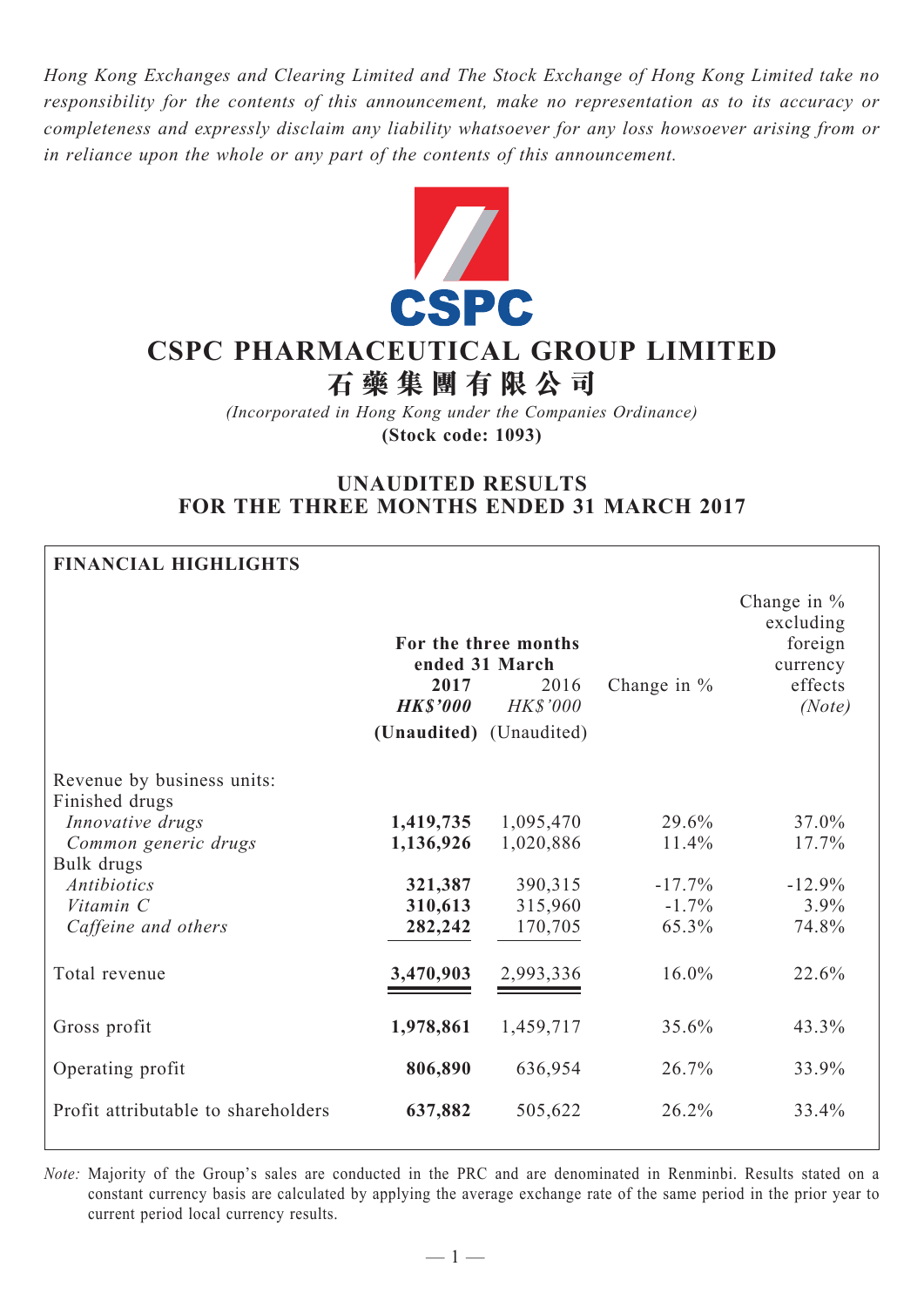The Board of Directors of CSPC Pharmaceutical Group Limited (the "Company") is pleased to announce the unaudited consolidated results of the Company and its subsidiaries (the "Group") for the three months ended 31 March 2017 as follows:

## **CONSOLIDATED STATEMENT OF PROFIT OR LOSS AND OTHER COMPREHENSIVE INCOME**

*For the three months ended 31 March 2017*

|                                    | For the three months ended<br>31 March |               |  |
|------------------------------------|----------------------------------------|---------------|--|
|                                    |                                        |               |  |
|                                    | 2017                                   | 2016          |  |
|                                    | <b>HK\$'000</b>                        | HK\$'000      |  |
|                                    | (Unaudited)                            | (Unaudited)   |  |
| Revenue                            | 3,470,903                              | 2,993,336     |  |
| Cost of sales                      | (1,492,042)                            | (1, 533, 619) |  |
| Gross profit                       | 1,978,861                              | 1,459,717     |  |
| Other income                       | 22,153                                 | 26,670        |  |
| Selling and distribution expenses  | (883, 025)                             | (617, 872)    |  |
| Administrative expenses            | (149, 239)                             | (141, 699)    |  |
| Other expenses                     | (161, 860)                             | (89, 862)     |  |
| Operating profit                   | 806,890                                | 636,954       |  |
| Finance costs                      | (8, 164)                               | (10, 923)     |  |
| Share of results of joint ventures | 7,060                                  | 3,690         |  |
| Profit before tax                  | 805,786                                | 629,721       |  |
| Income tax expense                 | (164, 953)                             | (120, 516)    |  |
| Profit for the period              | 640,833                                | 509,205       |  |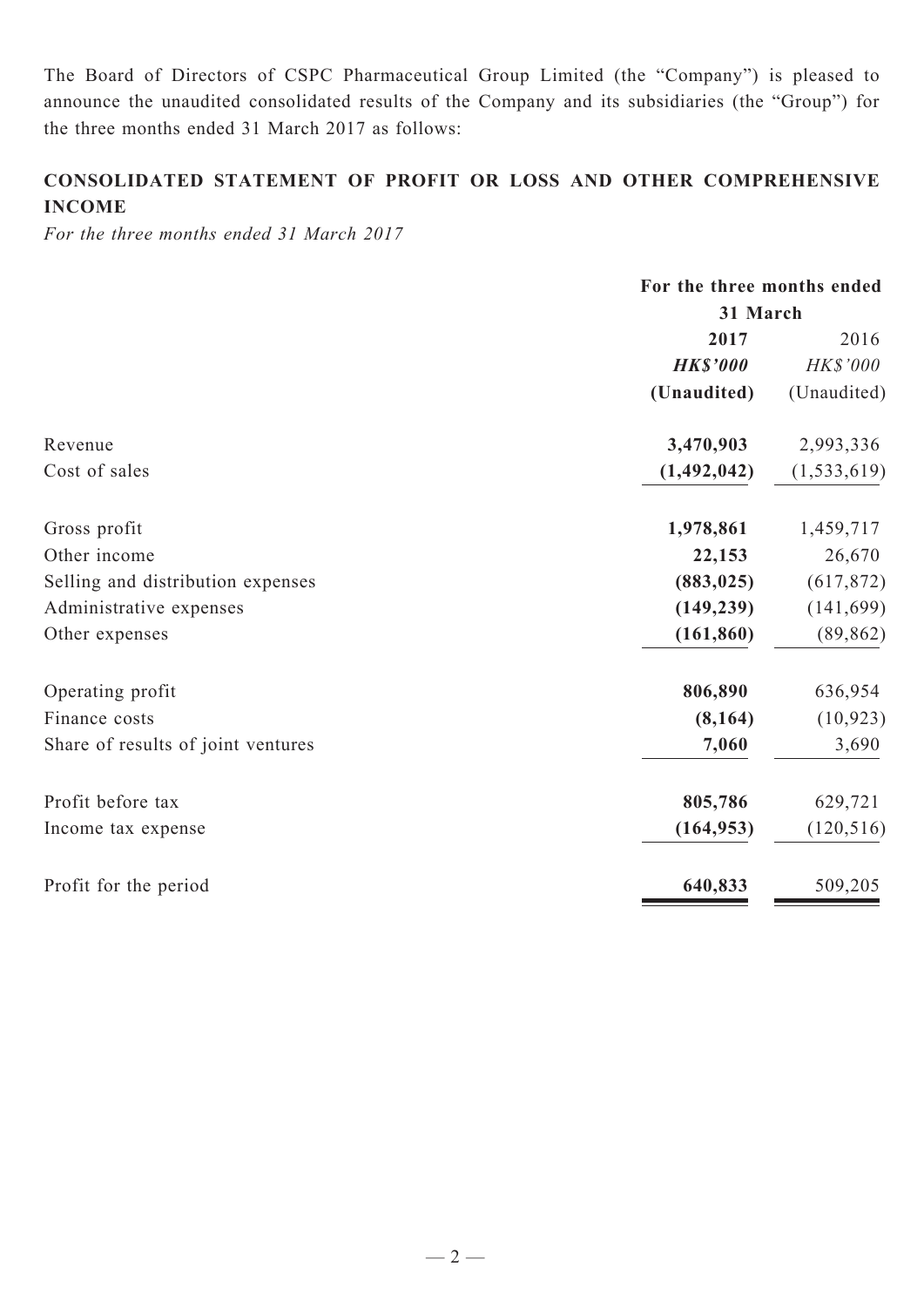|                                                              | For the three months ended<br>31 March |             |  |
|--------------------------------------------------------------|----------------------------------------|-------------|--|
|                                                              |                                        |             |  |
|                                                              | 2017                                   | 2016        |  |
|                                                              | <b>HK\$'000</b>                        | HK\$'000    |  |
|                                                              | (Unaudited)                            | (Unaudited) |  |
| Other comprehensive income:                                  |                                        |             |  |
| Items that will not be reclassified to profit or loss:       |                                        |             |  |
| Exchange differences arising on translation of               |                                        |             |  |
| financial statements to presentation currency                | 104,316                                | 56,336      |  |
| Share of exchange differences of joint ventures              | 630                                    | 193         |  |
| Other comprehensive income for the period, net of income tax | 104,946                                | 56,529      |  |
| Total comprehensive income for the period                    | 745,779                                | 565,734     |  |
| Profit for the period attributable to:                       |                                        |             |  |
| Owners of the Company                                        | 637,882                                | 505,622     |  |
| Non-controlling interests                                    | 2,951                                  | 3,583       |  |
|                                                              | 640,833                                | 509,205     |  |
|                                                              |                                        |             |  |
| Total comprehensive income for the period attributable to:   |                                        |             |  |
| Owners of the Company                                        | 742,253                                | 561,725     |  |
| Non-controlling interests                                    | 3,526                                  | 4,009       |  |
|                                                              | 745,779                                | 565,734     |  |
|                                                              | <b>HK</b> cents                        | HK cents    |  |
| Earnings per share<br>— Basic                                | 10.54                                  | 8.55        |  |
|                                                              |                                        |             |  |
| - Diluted                                                    | 10.54                                  | 8.47        |  |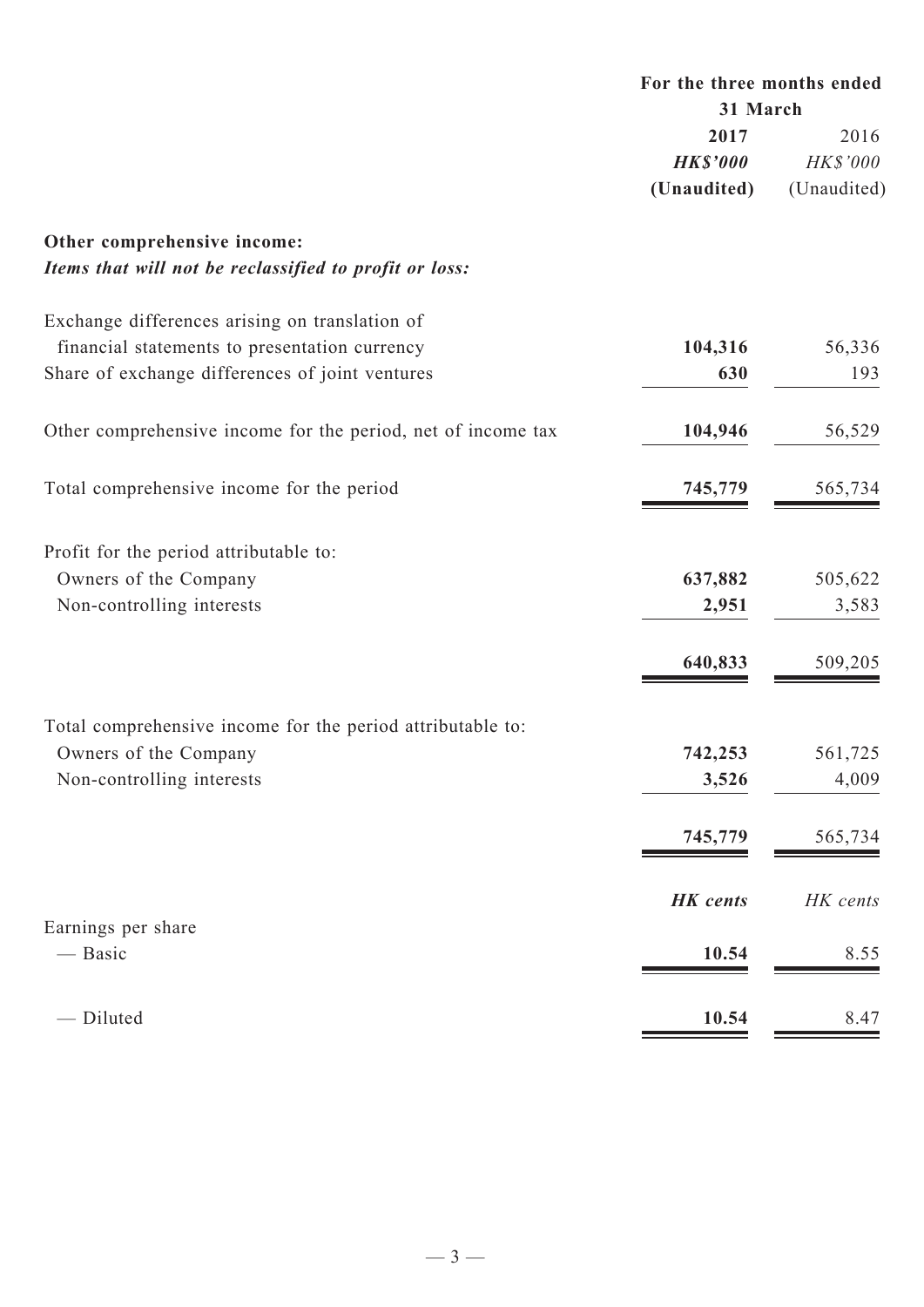#### **Notes:**

### **1. Principal Accounting Policies**

The principal accounting policies used in the preparation of the financial data for the three months ended 31 March 2017 are consistent with those followed in the preparation of the Group's financial statements for the year ended 31 December 2016.

### **2. Profit Before Tax**

|                                                                     | For the three months ended<br>31 March |             |  |
|---------------------------------------------------------------------|----------------------------------------|-------------|--|
|                                                                     |                                        |             |  |
|                                                                     | 2017                                   | 2016        |  |
|                                                                     | <b>HK\$'000</b>                        | HK\$'000    |  |
|                                                                     | (Unaudited)                            | (Unaudited) |  |
| Profit before tax has been arrived at after charging (crediting):   |                                        |             |  |
| Amortisation of other intangible assets (included in cost of sales) | 3,841                                  | 3,901       |  |
| Amortisation of prepaid lease payments                              | 3,878                                  | 3,502       |  |
| Depreciation of property, plant and equipment                       | 140,838                                | 134,724     |  |
| Research and development expenditure recognized as expense          |                                        |             |  |
| (included in other expenses)                                        | 159,119                                | 87,670      |  |
| Government grant income                                             | (2,406)                                | (5,095)     |  |

## **3. Earnings Per Share**

The calculation of the basic and diluted earnings per share attributable to the owners of the Company is based on the following data:

|                 | For the three months ended<br>31 March |                 |
|-----------------|----------------------------------------|-----------------|
|                 | 2017                                   | 2016            |
|                 | <b>HK\$'000</b>                        | <i>HK\$'000</i> |
|                 | (Unaudited)                            | (Unaudited)     |
| <b>Earnings</b> |                                        |                 |

| Earnings for the purpose of basic and diluted earnings per share | 637,882 | 505,622 |
|------------------------------------------------------------------|---------|---------|
|                                                                  |         |         |
|                                                                  |         |         |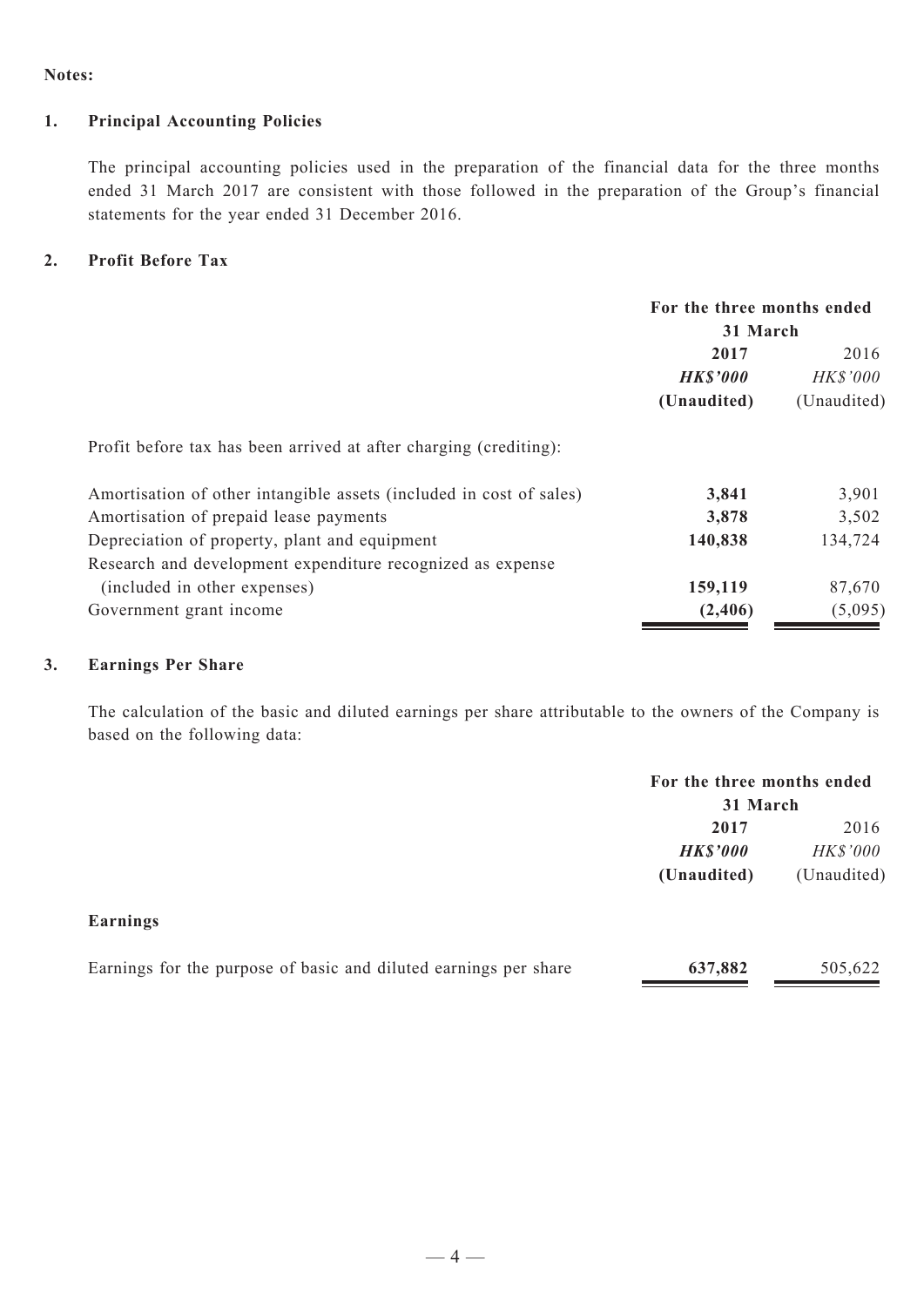|                                               | For the three months ended |                |  |
|-----------------------------------------------|----------------------------|----------------|--|
|                                               | 31 March                   |                |  |
|                                               | 2017                       | 2016           |  |
|                                               | 2000                       | $2000^{\circ}$ |  |
|                                               | (Unaudited)                | (Unaudited)    |  |
| <b>Number of shares</b>                       |                            |                |  |
| Weighted average number of ordinary shares    |                            |                |  |
| for the purpose of basic earnings per share   | 6,052,649                  | 5,911,018      |  |
| Effect of dilutive potential ordinary shares: |                            |                |  |
| Share options granted by the Company          | 1,369                      | 57,980         |  |
| Weighted average number of ordinary shares    |                            |                |  |
| for the purpose of diluted earnings per share | 6,054,018                  | 5,968,998      |  |

## **4. Dividend**

The board of directors does not declare the payment of an interim dividend for the three months ended 31 March 2017 (2016: Nil).

## **SEGMENT INFORMATION**

The Group's reportable segments under HKFRS 8 *Operating Segments* are as follows:

- (a) Finished Drugs
- (b) Antibiotics (bulk drugs)
- (c) Vitamin C (bulk drugs)
- (d) Caffeine and others (bulk drugs)

All reportable and operating segments are engaged in the manufacture and sales of pharmaceutical products.

The following is an analysis of the Group's revenue and results by reportable and operating segment.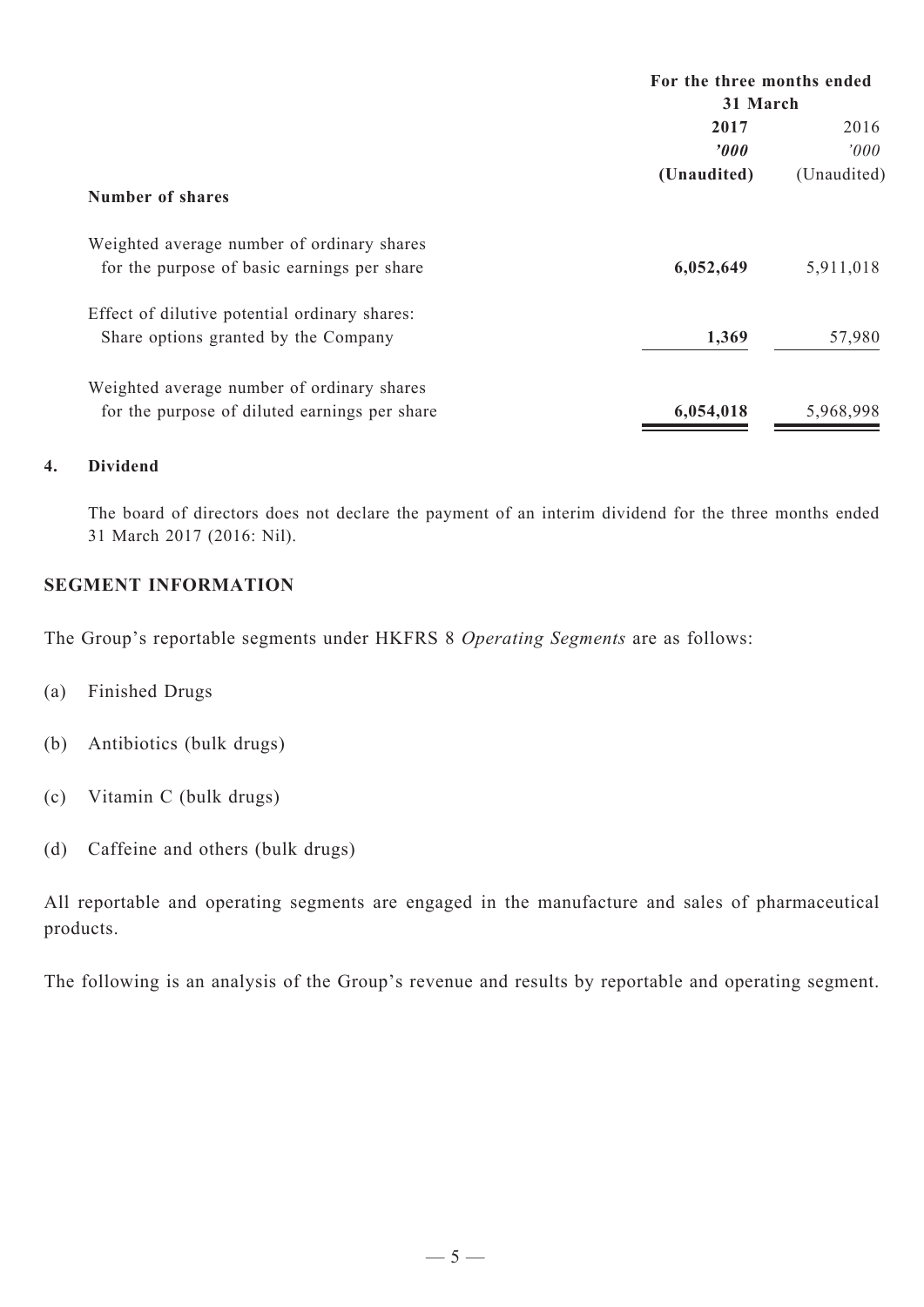## *For the three months ended 31 March 2017 (Unaudited):*

|                                                                | Finished<br><b>Drugs</b><br><b>HK\$'000</b> | Antibiotics<br><b>HK\$'000</b> | Vitamin C<br><b>HK\$'000</b> | Caffeine<br>and others<br><b>HK\$'000</b> | <b>Segment</b><br>total<br><b>HK\$'000</b> | <b>Eliminations</b><br><b>HK\$'000</b> | Consolidated<br><b>HK\$'000</b> |
|----------------------------------------------------------------|---------------------------------------------|--------------------------------|------------------------------|-------------------------------------------|--------------------------------------------|----------------------------------------|---------------------------------|
| <b>SEGMENT REVENUE</b><br>External sales                       | 2,556,661                                   | 321,387                        | 310,613                      | 282,242                                   | 3,470,903                                  |                                        | 3,470,903                       |
| Inter-segment sales                                            |                                             | 14,487                         | 9,611                        | 3,842                                     | 27,940                                     | (27,940)                               |                                 |
| <b>TOTAL REVENUE</b>                                           | 2,556,661                                   | 335,874                        | 320,224                      | 286,084                                   | 3,498,843                                  | (27,940)                               | 3,470,903                       |
| <b>SEGMENT PROFIT</b>                                          | 674,318                                     | 19,465                         | 73,808                       | 61,465                                    |                                            |                                        | 829,056                         |
| Unallocated income<br>Unallocated expenses                     |                                             |                                |                              |                                           |                                            |                                        | 3,326<br>(25, 492)              |
| Operating profit<br>Finance costs<br>Share of results of joint |                                             |                                |                              |                                           |                                            |                                        | 806,890<br>(8,164)              |
| ventures                                                       |                                             |                                |                              |                                           |                                            |                                        | 7,060                           |
| Profit before tax                                              |                                             |                                |                              |                                           |                                            |                                        | 805,786                         |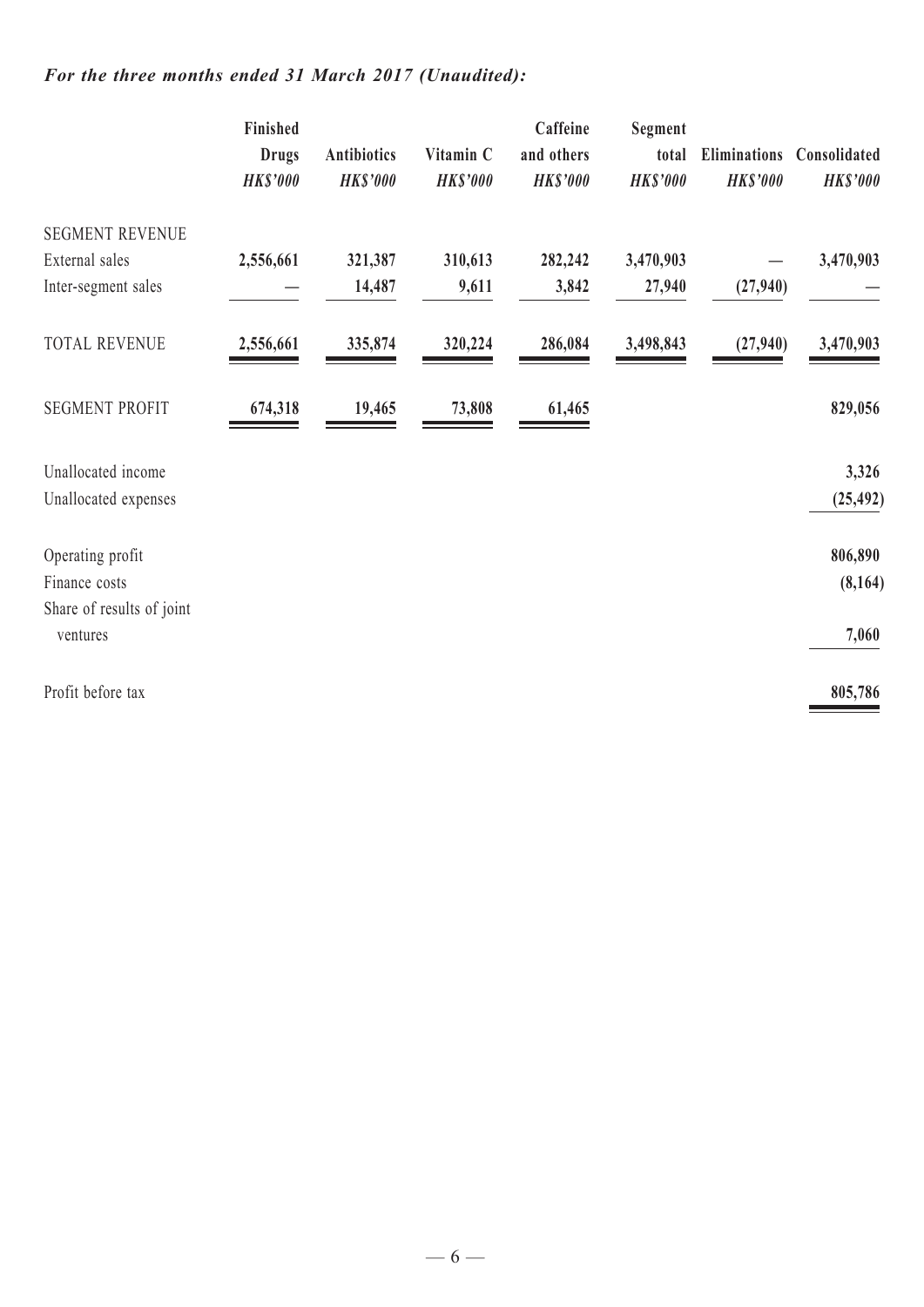## *For the three months ended 31 March 2016 (Unaudited):*

|                                        | Finished<br>Drugs<br>HK\$'000 | Antibiotics<br>HK\$'000 | Vitamin C<br>HK\$'000 | Caffeine<br>and others<br>HK\$'000 | Segment<br>total<br>HK\$'000 | Eliminations<br>HK\$'000 | Consolidated<br>HK\$'000 |
|----------------------------------------|-------------------------------|-------------------------|-----------------------|------------------------------------|------------------------------|--------------------------|--------------------------|
| <b>SEGMENT REVENUE</b>                 |                               |                         |                       |                                    |                              |                          |                          |
| External sales                         | 2,116,356                     | 390,315                 | 315,960               | 170,705                            | 2,993,336                    |                          | 2,993,336                |
| Inter-segment sales                    |                               | 9,708                   | 842                   | 1,527                              | 12,077                       | (12,077)                 |                          |
| <b>TOTAL REVENUE</b>                   | 2,116,356                     | 400,023                 | 316,802               | 172,232                            | 3,005,413                    | (12,077)                 | 2,993,336                |
| <b>SEGMENT PROFIT</b>                  |                               |                         |                       |                                    |                              |                          |                          |
| (LOSS)                                 | 609,385                       | 14,287                  | (3,377)               | 36,012                             |                              |                          | 656,307                  |
| Unallocated income                     |                               |                         |                       |                                    |                              |                          | 8,561                    |
| Unallocated expenses                   |                               |                         |                       |                                    |                              |                          | (27, 914)                |
| Operating profit                       |                               |                         |                       |                                    |                              |                          | 636,954                  |
| Finance costs                          |                               |                         |                       |                                    |                              |                          | (10, 923)                |
| Share of results of a joint<br>venture |                               |                         |                       |                                    |                              |                          | 3,690                    |
| Profit before tax                      |                               |                         |                       |                                    |                              |                          | 629,721                  |

Segment profit (loss) represents the profit earned by/loss from each segment without allocation of interest income, finance costs, central administrative expenses and share of results of joint ventures. This is the measure reported to the chief operating decision maker for the purposes of resources allocation and performance assessment.

Inter-segment sales are charged at prevailing market rates.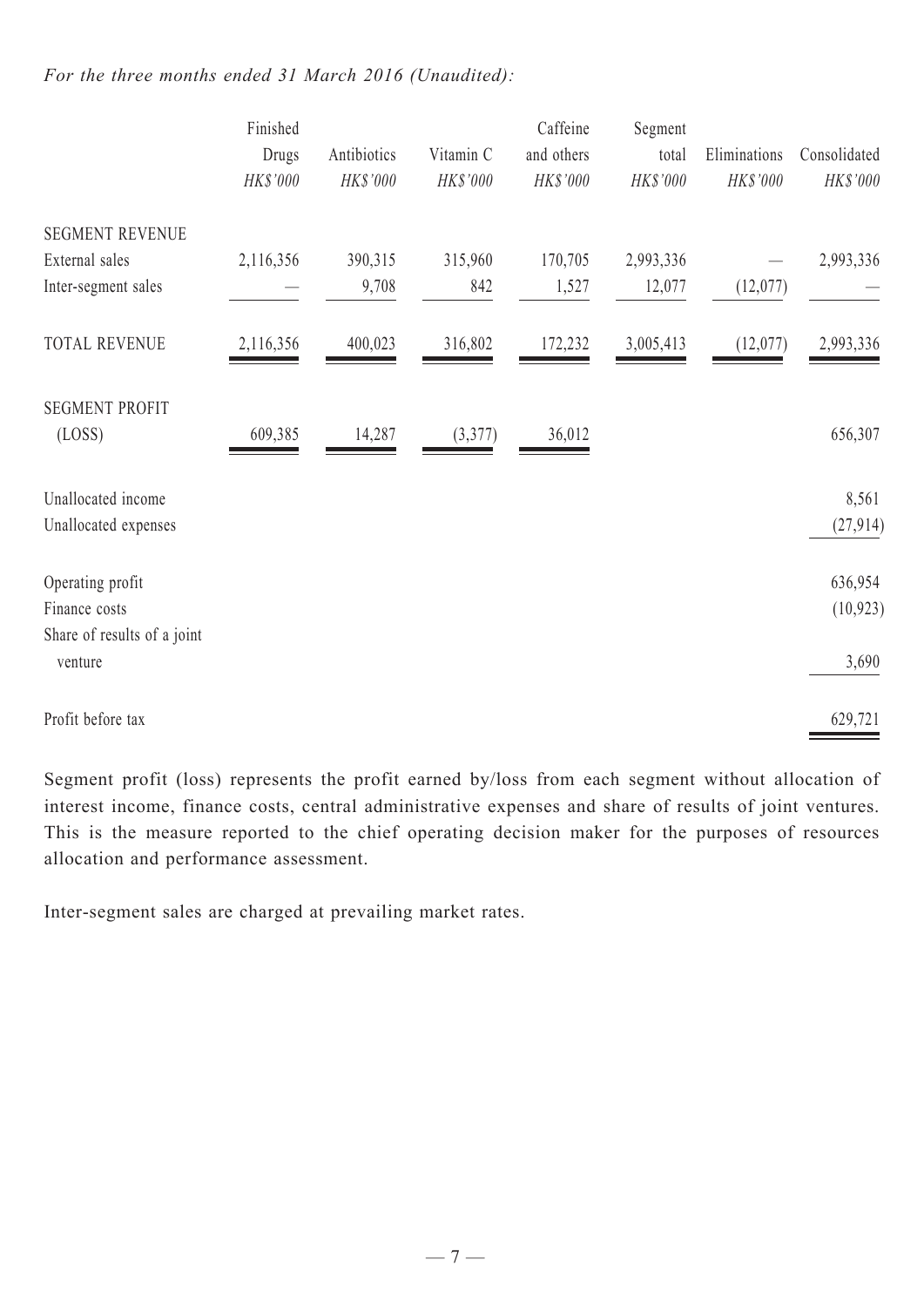### **BUSINESS REVIEW**

#### **Results**

For the first three months of 2017, the Group recorded sales of approximately HK\$3,471 million, representing an increase of 16.0% (or 22.6% increase on a constant currency basis) year-on-year. Profit attributable to shareholders for the period amounted to approximately HK\$638 million, representing an increase of 26.2% (or 33.4% increase on a constant currency basis) year-on-year.

#### **Finished Drug Business**

Major innovative drugs of the Group include "NBP" (butylphthalide soft capsules and injections), "Oulaining" (oxiracetam capsules and lyophilized powder injections), "Xuanning" (levamlodipine maleate tablets), "Duomeisu" (doxorubicin hydrochloride liposome injections), "Jinyouli" (PEGrhGCSF injections), "Ailineng" (elemene injections) and "Nuolining" (imatinib mesylate tablets). This portfolio of innovative drugs continued to deliver strong growth for the period with aggregate sales reaching approximately HK\$1,420 million, representing a growth of 29.6% (or growth of 37.0% on a constant currency basis) year-on-year. On the other hand, the portfolio of common generic drugs of the Group maintained a stable growth with aggregate sales reaching approximately HK\$1,137 million for the period, representing a growth of 11.4% (or growth of 17.7% on a constant currency basis) year-on-year.

#### **Bulk Drug Business**

Market competition of the antibiotics remained fierce, product prices were still staying at a low level. On the contrary, the vitamin C market has seen a strong recovery during the period. Both the product price and profit margin have significantly improved. Caffeine business remained stable and good, and the Group continued to expand its market share during the period. The significant growth of the caffeine and other business is also attributable to the contribution from the glucose business which was acquired by the Group in June 2016.

## **Review of Results**

The financial data for the three months ended 31 March 2017 is based on the internal records and management accounts of the Group and has not been reviewed or audited by the external auditor of the Company.

> By order of the Board **Cai Dongchen** *Chairman*

Hong Kong, 25 May 2017